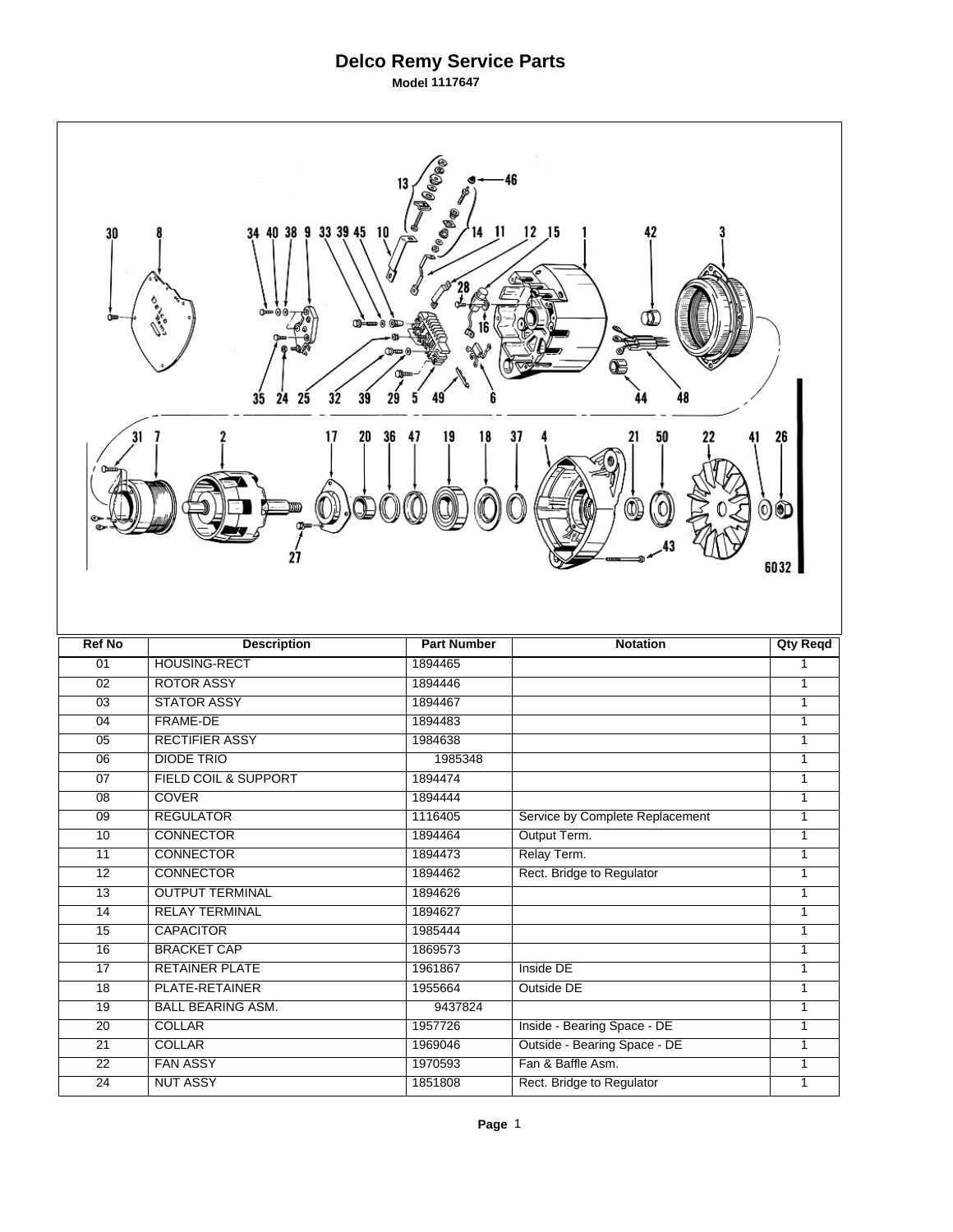## **Delco Remy Service Parts**

**Model 1117647** 

| Bega<br><b>Lee Base</b><br>34 40 38 9 33 39 45 10<br>$12$ $15$<br>14 11<br>42<br>30<br>முட்டமை இ<br>ሙ<br>টোত<br>35<br>24<br>25<br>32<br>48 |                                          |                    |                                  |                                |  |  |
|--------------------------------------------------------------------------------------------------------------------------------------------|------------------------------------------|--------------------|----------------------------------|--------------------------------|--|--|
| 36<br>31<br>20<br>47<br>19<br>18<br>37<br>50<br>21<br>26<br>00<br>6032                                                                     |                                          |                    |                                  |                                |  |  |
|                                                                                                                                            |                                          |                    |                                  |                                |  |  |
| <b>Ref No</b>                                                                                                                              | <b>Description</b>                       | <b>Part Number</b> | <b>Notation</b>                  | <b>Qty Reqd</b>                |  |  |
| $\overline{25}$                                                                                                                            | <b>NUT ASSY</b>                          | 1851808            | Rect. Bridge Atch.               | 3                              |  |  |
| $\overline{26}$                                                                                                                            | NUT-SHAFT-D.E.                           | 10484823           |                                  | $\overline{1}$                 |  |  |
| $\overline{27}$                                                                                                                            | <b>SCREW ASM.</b>                        | 1846956            | Bearing Retainer Atch. - DE      | $\overline{\overline{3}}$      |  |  |
| $\overline{28}$                                                                                                                            | <b>SCREW ASM.</b>                        | 1846955            | Capacitor Atch.                  | $\overline{1}$                 |  |  |
| 29                                                                                                                                         | <b>SCREW ASM.</b>                        | 1846955            | Connector - Bridge to Reg. Atch. | $\mathbf{1}$                   |  |  |
| $\overline{30}$                                                                                                                            | <b>SCREW ASM.</b>                        | 1894641            | Rect. Cover Atch.                | $\overline{5}$                 |  |  |
| 31                                                                                                                                         | <b>SCREW</b>                             | 1968945            | Field Coil & Support Atch.       | $\overline{4}$                 |  |  |
| 32                                                                                                                                         | <b>SCREW ASM.</b>                        | 1894458            | Regulator Atch. (Ground.)        | 1                              |  |  |
| $\overline{33}$                                                                                                                            | <b>SCREW ASM.</b>                        | 830338             | Rect. Bridge Atch. (1 11/32")    | $\mathbf{1}$                   |  |  |
| 34                                                                                                                                         | <b>SCREW ASM.</b>                        | 1976061            | Regulator Atch. (Insul.)         | $\overline{2}$<br>$\mathbf{1}$ |  |  |
| 35                                                                                                                                         | <b>SCREW ASM.</b>                        | 1894458            | Rect. Bridge Atch. (1 11/16")    | $\mathbf{1}$                   |  |  |
| $\overline{36}$                                                                                                                            | <b>WASHER-INSULATION</b>                 | 825197             | Felt - DE                        |                                |  |  |
| $\overline{37}$                                                                                                                            | <b>WASHER-INSULATION</b>                 | 1955660            | Felt - Ball Bearing - DE         | $\mathbf{1}$                   |  |  |
| 39                                                                                                                                         | WASHER-RECT. BRIDGE ATTACH. SCREW        | 807295             | Rect. Bridge Term. Stud          | $\overline{2}$<br>1            |  |  |
| 41                                                                                                                                         | WASHER-SHAFT-D.E.                        | <b>NA</b>          |                                  | $\mathbf{1}$                   |  |  |
| 42                                                                                                                                         | <b>ROLLER BEARING</b>                    | 9437171            | Rect. Housing                    |                                |  |  |
| $\overline{43}$                                                                                                                            | <b>THRU BOLT</b>                         | 1894445            |                                  | $\overline{4}$                 |  |  |
| 44                                                                                                                                         | <b>BUSHING</b>                           | 1892765            | Hinge - Rect. Housing            | 1                              |  |  |
| 45                                                                                                                                         | <b>BUSHING</b>                           | 1894463            | Rect. Bridge Atch. - Insul.      | $\mathbf{1}$<br>1              |  |  |
| $\overline{46}$                                                                                                                            | CAP                                      | 1970227            | Relay Term.                      | 1                              |  |  |
| 47<br>48                                                                                                                                   | CUP-FELT RETAINER-D.E.<br><b>GROMMET</b> | 825196<br>1894468  |                                  | $\mathbf{1}$                   |  |  |